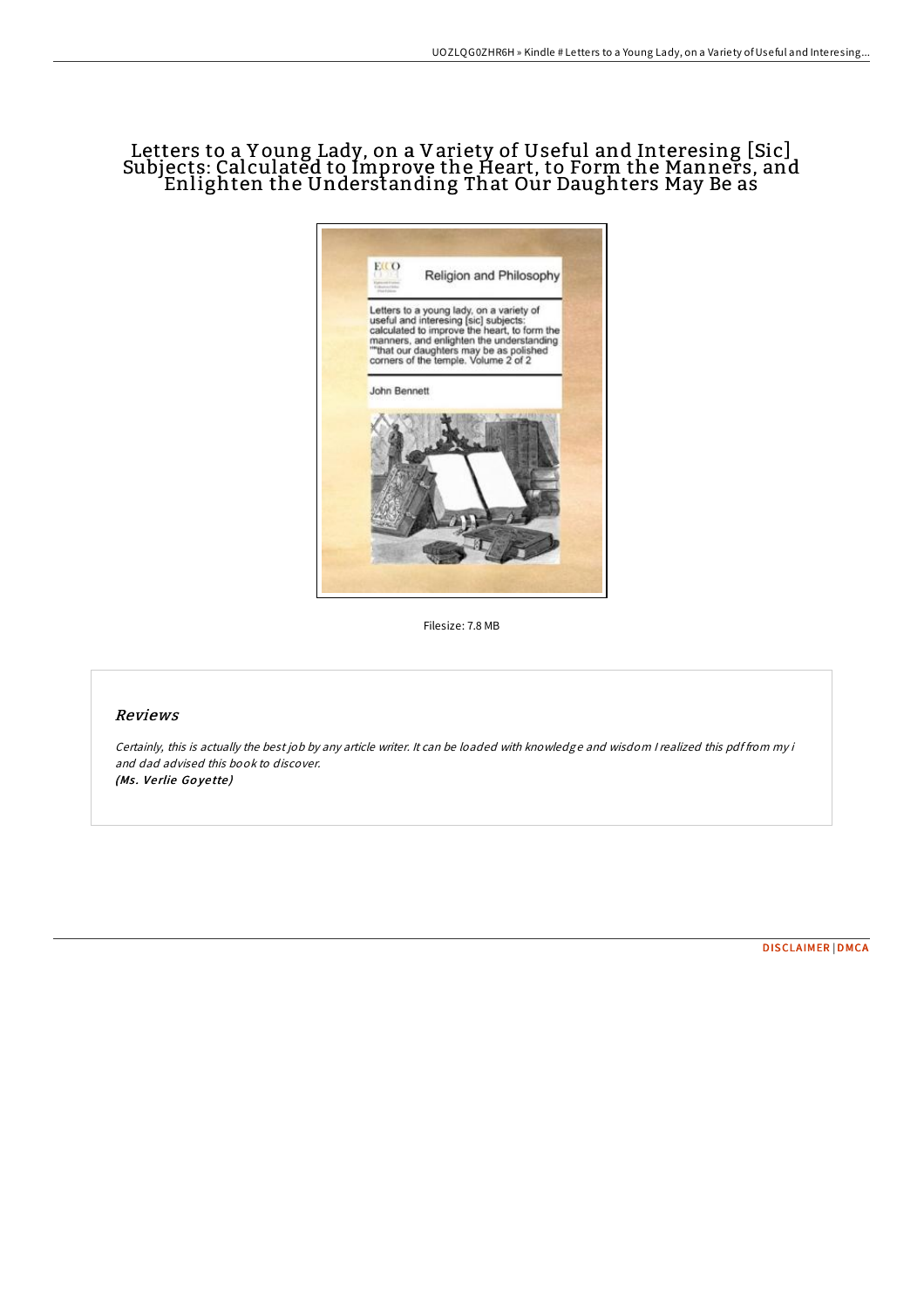# LETTERS TO A YOUNG LADY, ON A VARIETY OF USEFUL AND INTERESING [SIC] SUBJECTS: CALCULATED TO IMPROVE THE HEART, TO FORM THE MANNERS, AND ENLIGHTEN THE UNDERSTANDING THAT OUR DAUGHTERS MAY BE AS



To read Letters to a Young Lady, on a Variety of Useful and Interesing [Sic] Subjects: Calculated to Improve the Heart, to Form the Manners, and Enlighten the Understanding That Our Daughters May Be as eBook, you should refer to the button beneath and download the ebook or have accessibility to other information that are have conjunction with LETTERS TO A YOUNG LADY, ON A VARIETY OF USEFUL AND INTERESING [SIC] SUBJECTS: CALCULATED TO IMPROVE THE HEART, TO FORM THE MANNERS, AND ENLIGHTEN THE UNDERSTANDING THAT OUR DAUGHTERS MAY BE AS ebook.

Gale Ecco, Print Editions, United States, 2010. Paperback. Book Condition: New. 189 x 246 mm. Language: English . Brand New Book \*\*\*\*\* Print on Demand \*\*\*\*\*.The 18th century was a wealth of knowledge, exploration and rapidly growing technology and expanding record-keeping made possible by advances in the printing press. In its determination to preserve the century of revolution, Gale initiated a revolution of its own: digitization of epic proportions to preserve these invaluable works in the largest archive of its kind. Now for the first time these highquality digital copies of original 18th century manuscripts are available in print, making them highly accessible to libraries, undergraduate students, and independent scholars.The Age of Enlightenment profoundly enriched religious and philosophical understanding and continues to influence present-day thinking. Works collected here include masterpieces by David Hume, Immanuel Kant, and Jean-Jacques Rousseau, as well as religious sermons and moral debates on the issues of the day, such as the slave trade. The Age of Reason saw conflict between Protestantism and Catholicism transformed into one between faith and logic -- a debate that continues in the twenty-first century.++++The below data was compiled from various identification fields in the bibliographic record of this title. This data is provided as an additional tool in helping to insure edition identification: ++++Bodleian Library (Oxford)W019888Vol. 2 (119, [3] p.) has separate title page. Edition statement transposed; precedes In two volumes on title page. Two states of the title page to v. 2 noted. In one, the imprint date is given incorrectly as on the title page to v. 1. In the other, it has been corrected. Advertisement for Evert Duyckinck Co., p. [121-122] of v. 2.New-York: Printed by John Buel, for E. Duyckinck, and Co. Pearl-Street, M, DCC, XVI [i.e., 1796]. iv, [3], 8-115, [1], 119, [3] p.; 12.

R Read Letters to a Young Lady, on a Variety of Useful and Interesing [Sic] Subjects: [Calculated](http://almighty24.tech/letters-to-a-young-lady-on-a-variety-of-useful-a-1.html) to Improve the Heart, to Form the Manners, and Enlighten the Understanding That Our Daughters May Be as Online Download PDF Letters to a Young Lady, on a Variety of Useful and Interesing [Sic] Subjects: [Calculated](http://almighty24.tech/letters-to-a-young-lady-on-a-variety-of-useful-a-1.html) to Improve the Heart, to Form the Manners, and Enlighten the Understanding That Our Daughters May Be as